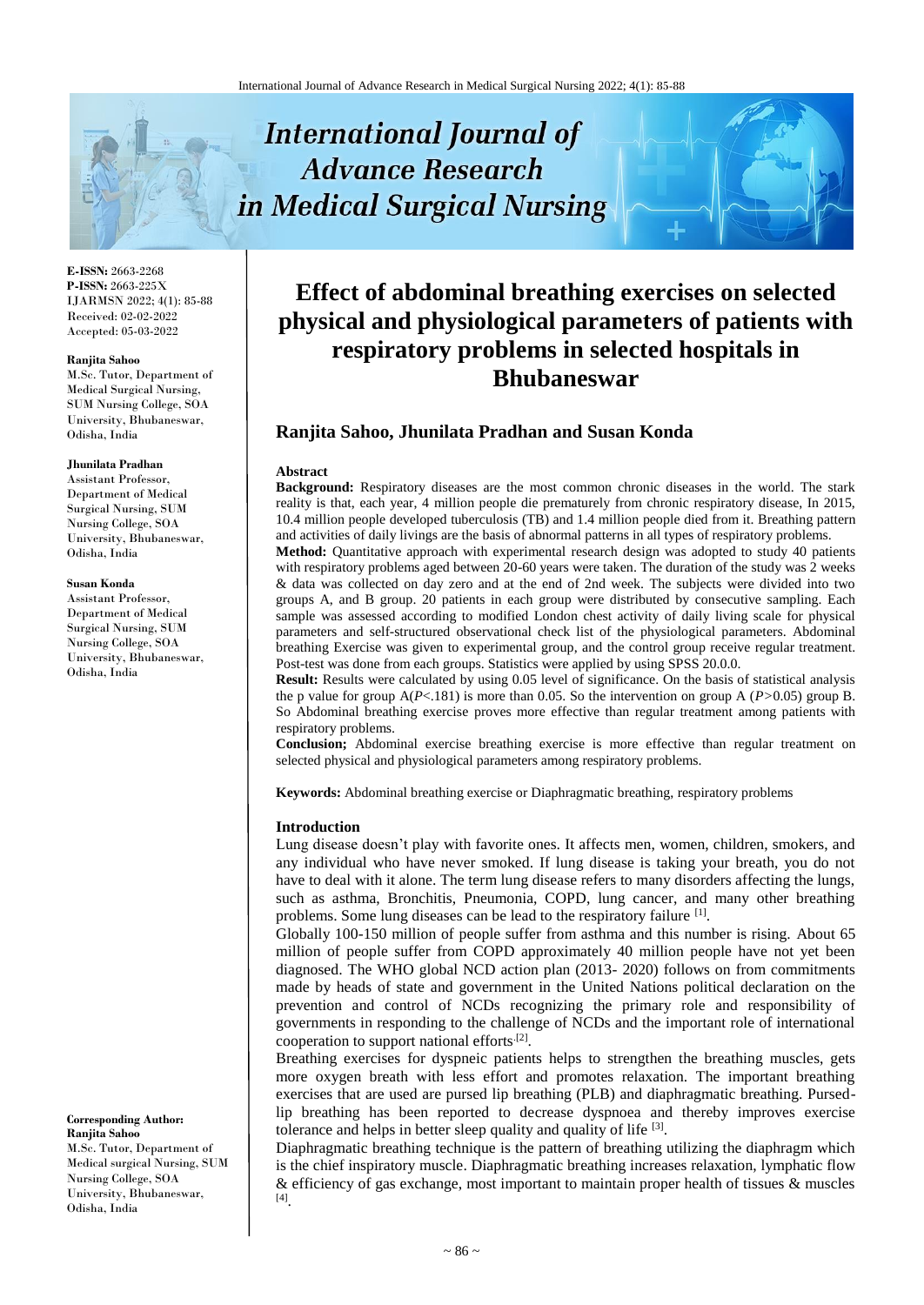## **Methods and Materials**

Quantitative approach with non-experimental comparative research design was adopted. The study was conducted in IPD of pulmonary medicine at IMS & SUM Hospital, Bhubaneswar, Odisha 40 patients with respiratory problems aged between 20-60 years were taken. The duration of the study was 2 weeks & data was collected on day zero and at the end of 2nd week. The subjects were divided into two groups A & B group. 20 patients in each group were distributed by consecutive sampling. Pre - test was done

from each subject and assessed according to modified London chest activity of daily living scale for physical parameters and self-structured observational check list of the physiological parameters such as (pulse rate, respiration rate and oxygen saturation level). Intervention1 rate and oxygen saturation level). (Abdominal breathing Exercise) was given to experimental group & the control group receive regular treatment. Posttest was done from each groups. Statistics were applied by using SPSS 20.0.0.

## **Results**

**Table 1:** Shows frequency and percentage Distribution of demographic characteristics of experimental and control group. N = 40

| Frequency and percentage distribution of Socio Demographic Data |                           |                              | <b>Experimental group</b> |               | Control group |               |
|-----------------------------------------------------------------|---------------------------|------------------------------|---------------------------|---------------|---------------|---------------|
| Sl. No                                                          |                           | <b>DEMOGRAPHIC VARIABLES</b> |                           | $\frac{6}{9}$ |               | $\frac{0}{0}$ |
|                                                                 | Age in year               | a) $20-35$                   | <sub>6</sub>              | 30.0          |               | 15.0          |
|                                                                 |                           | b) $36 - 55$                 | <sub>6</sub>              | 30.0          |               | 40.0          |
|                                                                 |                           | c) $56 - 60$                 |                           | 40.0          |               | 45.0          |
|                                                                 | Gender                    | a) Male                      | 10                        | 50.0          | 12            | 60.0          |
|                                                                 |                           | b) Female                    | 10                        | 50.0          |               | 40.0          |
| $\mathcal{F}$                                                   | Educational qualification | a) matric                    | Nil                       | Nil           | Nil           | Nil           |
|                                                                 |                           | b) under matric              |                           | 40.0          |               | 35.0          |
|                                                                 |                           | c) Graduation                | <sub>6</sub>              | 30.0          | 10            | 50.0          |
|                                                                 |                           | d) Under graduation          | h                         | 30.0          |               | 15.0          |

**Table 2:** Unpaired t test analysis to compare the effect of abdominal breathing exercise on post test score of physical & physiological parameters among experimental group and control group. N=40

| Abdominal breathing   Mean $\pm$ S.D   SE   t - value   DF   p - value |                              |  |           |
|------------------------------------------------------------------------|------------------------------|--|-----------|
| Experimental group                                                     | $19.90 \pm 7.61$ 1.70 $1.51$ |  | 38 0.039* |
| Control Post                                                           | $23.5 + 7.45$ 1.66           |  |           |

The data in table – 2 depicted that mean and standard deviation of post-test of experimental group was  $19.90 \pm$ 7.61 and mean and standard deviation of control group was  $23.5 \pm 7.45$ . The unpaired t-test value was 1.51 at 38 df with p value is 0.039 which was statistically significant at p<.05. The standard error at experimental group was 1.70 and standard of error of control group was 1.66. Therefore research hypothesis is accepted and there is a significant difference between effect of abdominal breathing exercise on selected physical and physiological parameters among experimental group and control group.

## **Discussion**

The present study was supported to the similar study conducted by Nutsupa Ubolnuar et al. 2019. This was conducted Effects of Breathing Exercises in Patients with Chronic Obstructive Pulmonary Disease Nineteen studies (n=745), were included. Quality of evidence, was low to moderate. When compared to the control groups, respiratory rate significantly ( $p \le 0.001$ ) improved in the pursed-lip breathing (PLB), ventilatory feedback (VF) plus exercise, diaphragmatic breathing exercise (DBE), and combined BEs. Additionally, PLB significantly improved tidal volume  $(p<0.001)$ , inspiratory time  $(p=0.007)$ , and total respiratory time (p<0.001). VF plus exercise significantly improved inspiratory capacity  $(p<0.001)$ , and singing significantly improved the physical component of QoL, than did the control groups (p<0.001). All BEs did not significantly improve dyspnea, compared to the controls  $(p>0.05)^{5, 6}$ . This study

There is a high level of interest in complementary and alternative medicine in older adults with asthma. Though pharmacotherapy is still the main stay of treatment for asthma, older adults are at particular risk for polypharmacy and adverse effects of medications. There is currently a paucity of research surrounding alternative interventions in this age group. The program developed for this study was acceptable to the majority of subjects, and nearly 90% would recommend them to a friend. However, this randomized controlled study of simple, relatively quick, breathing exercises for asthma in older adults failed to show a difference between intervention and control groups.<sup>[7]</sup>

## **References**

- 1. Ambrosino N, Guarracino F. Unusual applications of non-invasive ventilation. European Respiratory Journal. 2011 Aug 1;38(2):440-9.
- 2. Gosselink R. Controlled breathing and dyspnea in patients with chronic obstructive pulmonary disease (COPD). Journal of rehabilitation research and development. 2003 Oct;40(5; SUPP/2):25-34.
- 3. Kontis V, Mathers CD, Bonita R, Stevens GA, Rehm J, Shield KD, Riley LM, Poznyak V, Jabbour S, Garg RM, Hennis A. Regional contributions of six preventable risk factors to achieving the 25× 25 noncommunicable disease mortality reduction target: a modelling study. The Lancet Global Health. 2015 Dec 1;3(12):e746-57.
- 4. Tovar JM, Gums JG. Monitoring pulmonary function in asthma and COPD: point-of-care testing. Annals of Pharmacotherapy. 2004 Jan;38(1):126-33.
- 5. Yong MS, Lee HY, Lee YS. Effects of diaphragm breathing exercise and feedback breathing exercise on pulmonary function in healthy adults. Journal of physical therapy science. 2017;29(1):85-7.
- 6. Arora RD, Subramanian VH. To study the effect of Buteyko breathing technique in patients with obstructive airway disease. International Journal of